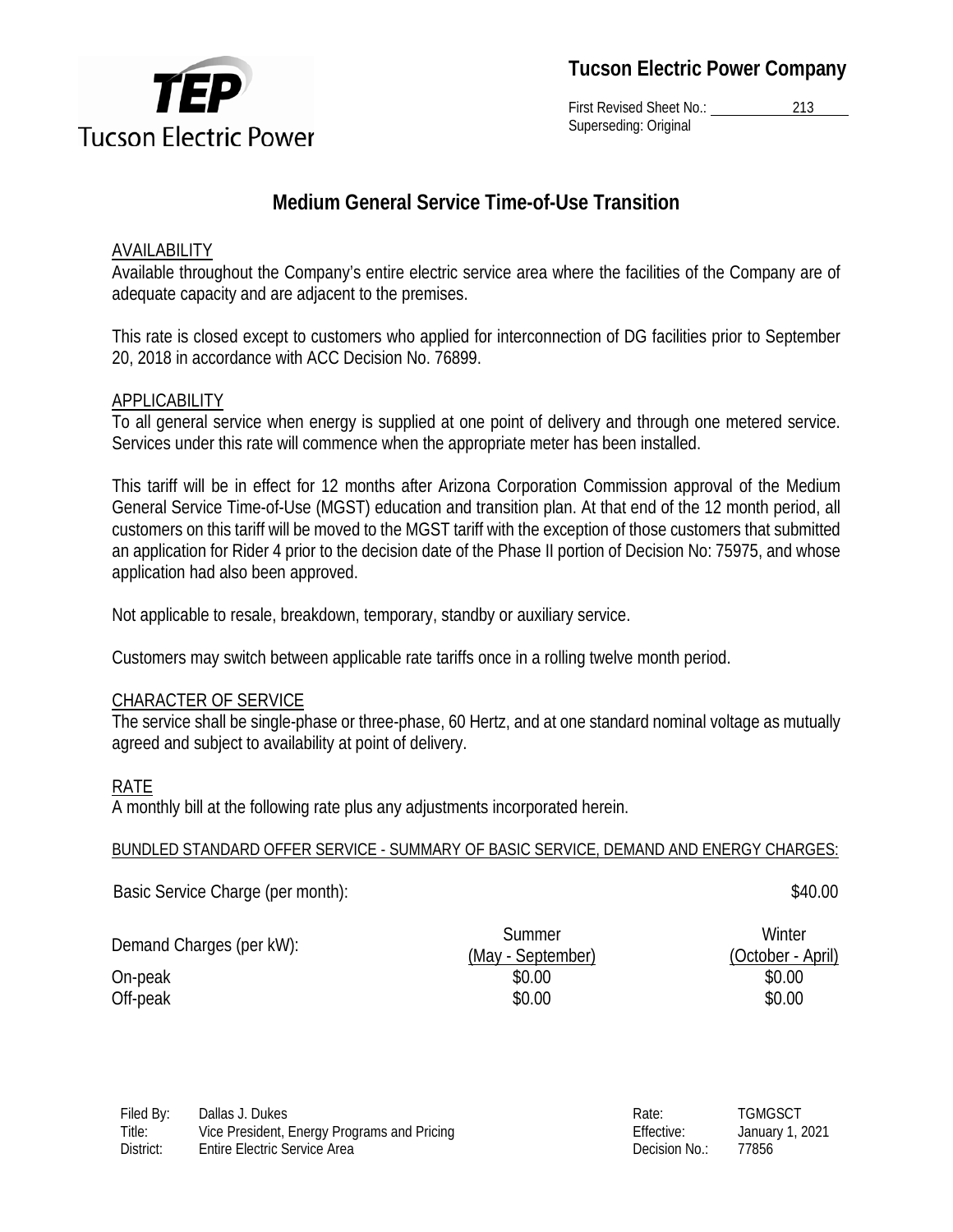

First Revised Sheet No.: 213 - 1 Superseding: Original

|                                                                                                                         | Summer            | Winter            |  |  |
|-------------------------------------------------------------------------------------------------------------------------|-------------------|-------------------|--|--|
| Energy Charges (per kWh):                                                                                               | (May - September) | (October - April) |  |  |
| On-peak                                                                                                                 | \$0.194096        | \$0.143171        |  |  |
| Off-peak                                                                                                                | \$0.062805        | \$0.062805        |  |  |
| Energy Charge is a bundled charge that includes: Local Delivery-Energy (Local Delivery and/or Distribution exclusive of |                   |                   |  |  |
| Transmission/Ancillaries), Generation Capacity, Fixed Must-Run, Transmission and Ancillary Services.                    |                   |                   |  |  |
|                                                                                                                         | Summer            | Winter            |  |  |
| Power Supply Charge (per kWh):                                                                                          | (May - September) | (October - April) |  |  |
| Base Power Supply On-Peak                                                                                               | \$0.063696        | \$0.033946        |  |  |
| Base Power Supply Off-Peak                                                                                              | \$0.022871        | \$0.022908        |  |  |

The Power Supply Charge is the sum of the Base Power Supply Charge and the Purchased Power and Fuel Adjustment Clause (PPFAC), a per kWh adjustment in accordance with Rider-1-PPFAC. PPFAC reflects increases or decreases in the cost to the Company for energy either generated or purchased above or below the base cost per kWh sold.

#### TIME-OF-USE TIME PERIODS

The Summer On-Peak period is 2:00 p.m. to 8:00 p.m., Monday through Friday (excluding Memorial Day, Independence Day, and Labor Day).

The Winter On-Peak periods are 6:00 a.m. to 10:00 a.m. and 5:00 p.m. to 9:00 p.m., Monday through Friday (excluding Thanksgiving Day, Christmas Day, and New Year's Day).

All other hours are Off-Peak. If a holiday falls on Saturday, the preceding Friday is designated Off-Peak; if a holiday falls on Sunday, the following Monday is designated Off-Peak.

#### DIRECT ACCESS

A Customer's Direct Access bill will include all unbundled components except those services provided by a qualified third party. Those services may include Metering (Installation, Maintenance and/or Equipment), Meter Reading, Billing and Collection, Transmission and Generation. If any of these services are not available from a third party supplier and must be obtained from the Company, the rates for Unbundled Components set forth in this tariff will be applied to the customer's bill.

#### FOR DIRECT ACCESS: ARIZONA INDEPENDENT SCHEDULING ADMINISTRATOR (AZISA) CHARGE

A charge per kWh shall, subject to FERC authorization, be applied for costs associated with the implementation of the AZISA in Arizona.

#### TEP STATEMENT OF CHARGES

For all additional charges and assessments approved by the Arizona Corporation Commission see the TEP Statement of Charges which is available on TEP's website at www.tep.com.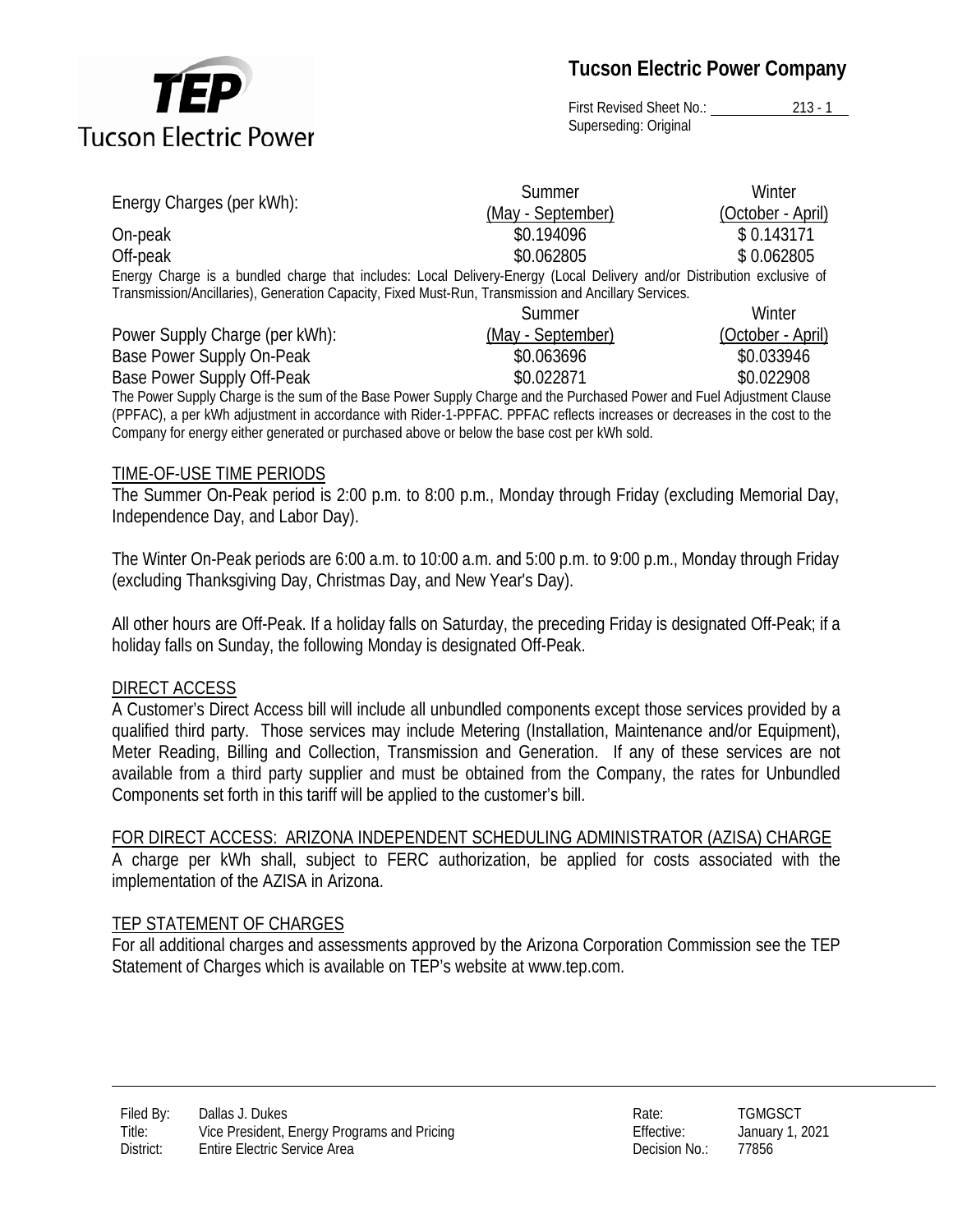

First Revised Sheet No.: 213 - 2 Superseding: Original

## TAX CLAUSE

To the charges computed under the above rate, including any adjustments, shall be added the applicable proportionate part of any taxes or governmental impositions which are or may in the future be assessed on the basis of gross revenues of the Company and/or the price or revenue from the electric energy or service sold and/or the volume of energy generated or purchased for sale and/or sold hereunder.

## RULES AND REGULATIONS

The standard Rules and Regulations of the Company as on file with the Arizona Corporation Commission shall apply where not inconsistent with this rate.

## ADDITIONAL NOTES

Additional charges may be directly assigned to a customer based on the type of facilities (e.g., metering) dedicated to the customer or pursuant to the customer's contract, if applicable. Additional or alternate Direct Access charges may be assessed pursuant to any Direct Access fee schedule authorized.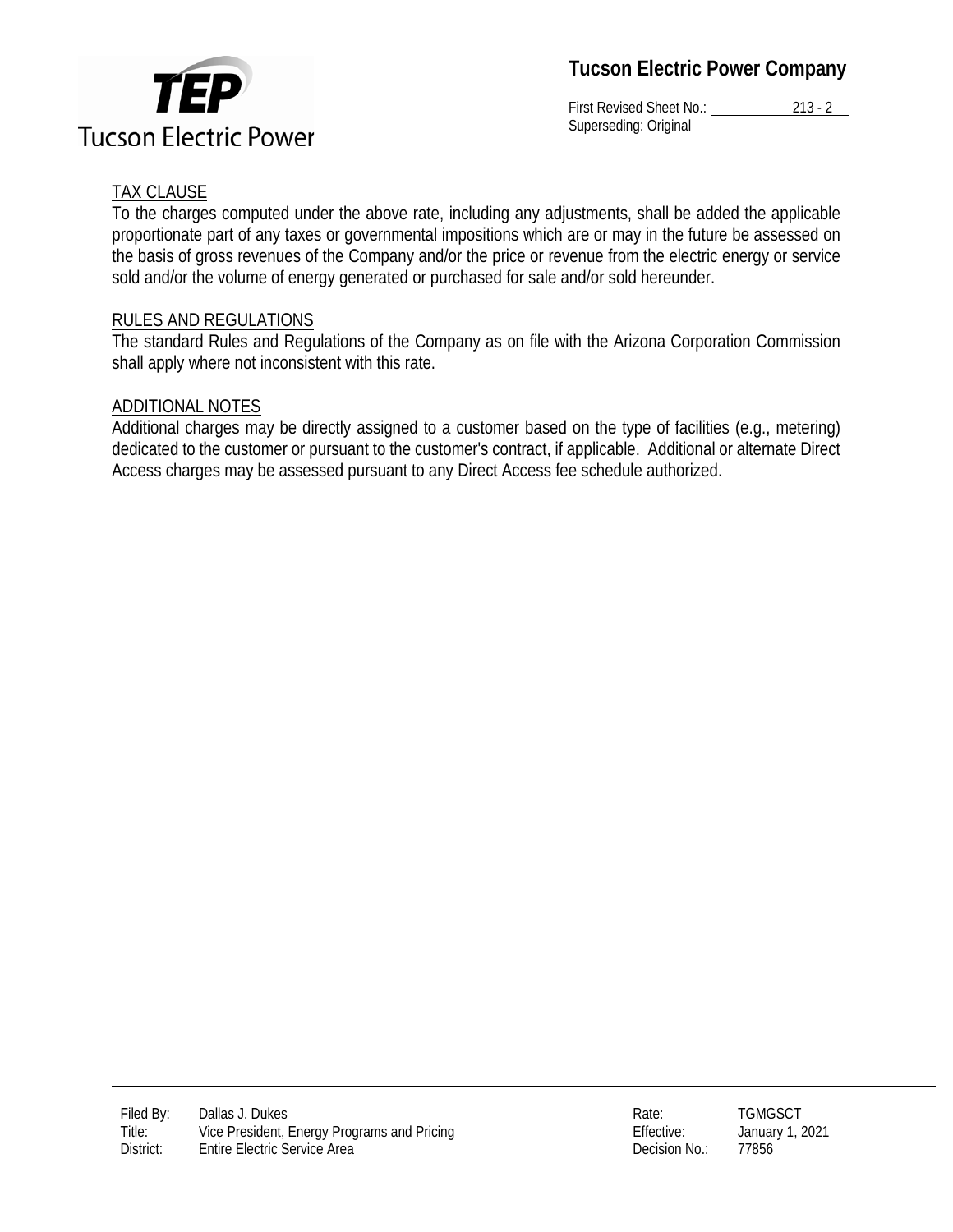

First Revised Sheet No.: 213 - 3 Superseding: Original

#### BUNDLED STANDARD OFFER SERVICE CONSISTS OF THE FOLLOWING UNBUNDLED COMPONENTS:

| Basic Service Charge (per month):                                          |            |
|----------------------------------------------------------------------------|------------|
| <b>Meter Services</b>                                                      | \$18.98    |
| Meter Reading                                                              | \$0.17     |
| <b>Billing &amp; Collection</b>                                            | \$6.00     |
| <b>Customer Delivery</b>                                                   | \$14.85    |
| Total                                                                      | \$40.00    |
|                                                                            |            |
| Demand Charges (per kW):                                                   |            |
| Distribution Delivery Summer On-Peak                                       | \$0.00     |
| <b>Distribution Delivery Summer Off-Peak Excess</b>                        | \$0.00     |
| <b>Distribution Delivery Winter On-Peak</b>                                | \$0.00     |
| Distribution Delivery Winter Off-Peak Excess                               | \$0.00     |
| <b>Generation Capacity Summer On-Peak</b>                                  | \$0.00     |
| <b>Generation Capacity Summer Off-Peak Excess</b>                          | \$0.00     |
| <b>Generation Capacity Winter On-Peak</b>                                  | \$0.00     |
| <b>Generation Capacity Winter Off- Peak Excess</b>                         | \$0.00     |
| Transmission                                                               | \$0.00     |
| System Control & Dispatch                                                  | \$0.00     |
| Reactive Supply & Voltage Control                                          | \$0.00     |
| Regulation & Frequency Response                                            | \$0.00     |
| <b>Spinning Reserve Service</b>                                            | \$0.00     |
| Supplemental Reserve Service                                               | \$0.00     |
|                                                                            |            |
| Energy Charges (per kWh):                                                  |            |
| <b>Distriution Delivery Summer On-Peak</b>                                 | \$0.133628 |
| <b>Distriution Delivery Summer Off-Peak</b>                                | \$0.002337 |
| <b>Distriution Delivery Winter On-Peak</b>                                 | \$0.082703 |
| <b>Distriution Delivery Winter Off-Peak</b>                                | \$0.002337 |
| <b>Generation Capacity</b>                                                 | \$0.043837 |
| <b>Fixed Must-Run</b>                                                      | \$0.007259 |
| Transmission                                                               | \$0.007312 |
| System Control & Dispatch                                                  | \$0.000099 |
| Reactive Supply & Voltage Control                                          | \$0.000390 |
| <b>Regulation &amp; Frequency Response</b>                                 | \$0.000378 |
| <b>Spinning Reserve Service</b>                                            | \$0.001026 |
| <b>Supplemental Reserve Service</b>                                        | \$0.000167 |
| Energy Imbalance Service: Currently charged pursuant to the Company's OATT |            |